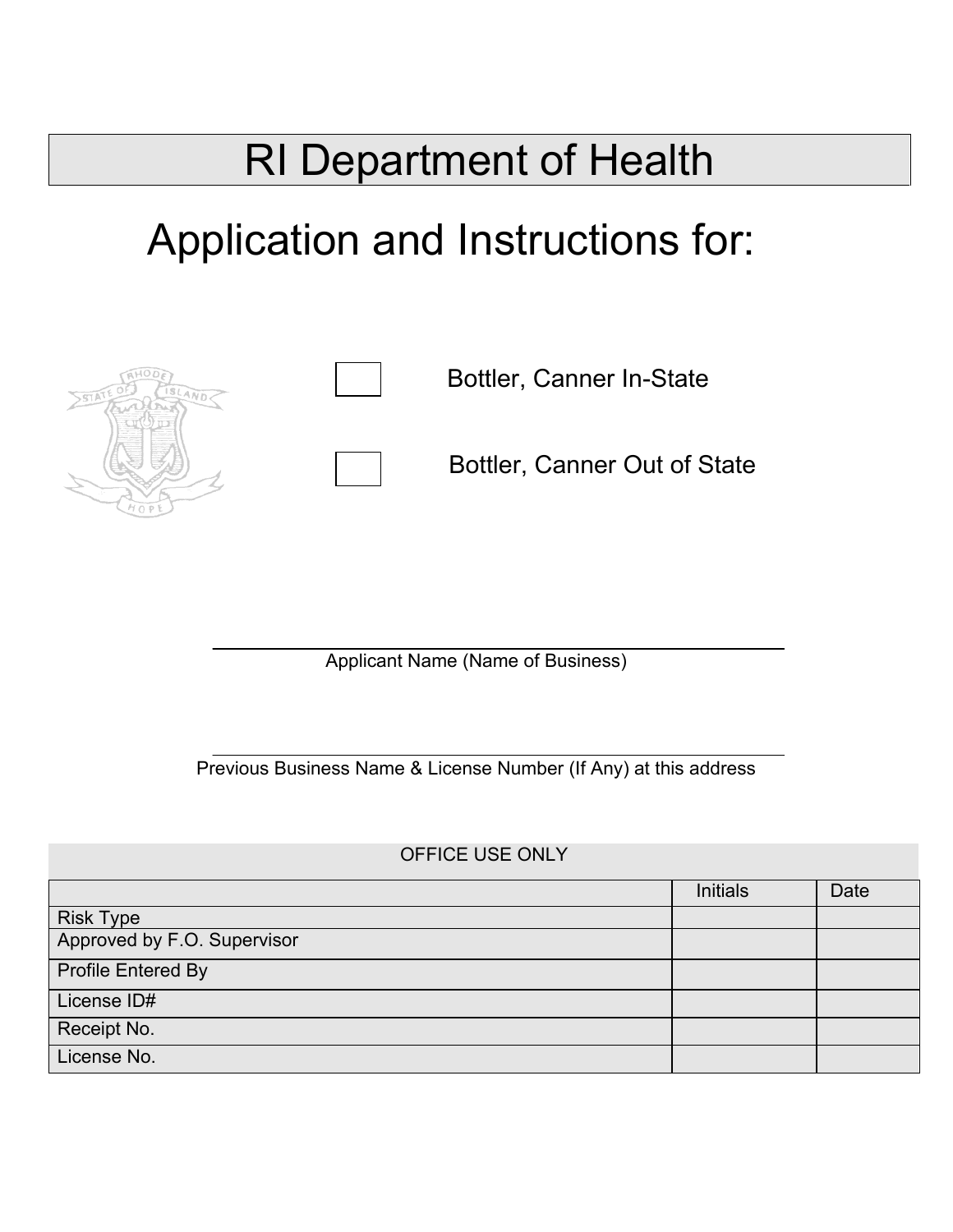## **INSTRUCTIONS**

- Registration shall be based upon **Satisfactory Compliance** with all applicable laws and regulations.
- Registration forms must be either typed or legibly printed using a ball point pen, except signatures, which must be written in ink. Please answer all questions. Do not leave blanks. Incomplete applications will be returned to you and your license/permit will not be issued.
- Attach check/money order to the front of this application and mail to: Office of Food Protection, 3 Capitol Hill, Room 203, Providence, RI 02908-5097. A receipt or cancelled check does not guarantee licensure.

#### **Application Fees:**

#### **Bottler, Canner In State/Out of State \$550.00**

- Make your check/money order payable to "General Treasurer, State of Rhode Island". Do not send cash.
- If you have any questions concerning this application, call the Department of Health, Office of Food Protection at (401) 222-2749.
- Licensure application materials are public records as mandated by Rhode Island law and may be made available to the public, unless otherwise prohibited by State or Federal law.

#### **Please complete section(s) below.**

#### **Note to Applicants submitting plans:**

#### **Plan Review**

RIGL 23-1-31. Approval of construction by director. – A plan review fee for new establishments, and for establishments where the cost of renovation exceeds 50 percent (50%) of the value of the establishment, shall be charged. The plan review fee for these establishments shall equal the annual cost of the license/registration.  $\overline{a}$ 

A plan review fee of \$\_\_\_\_\_\_\_\_\_\_\_\_\_\_\_\_\_ is included with this application.

I have enclosed a separate check/money order payable to "General Treasurer, State of Rhode Island".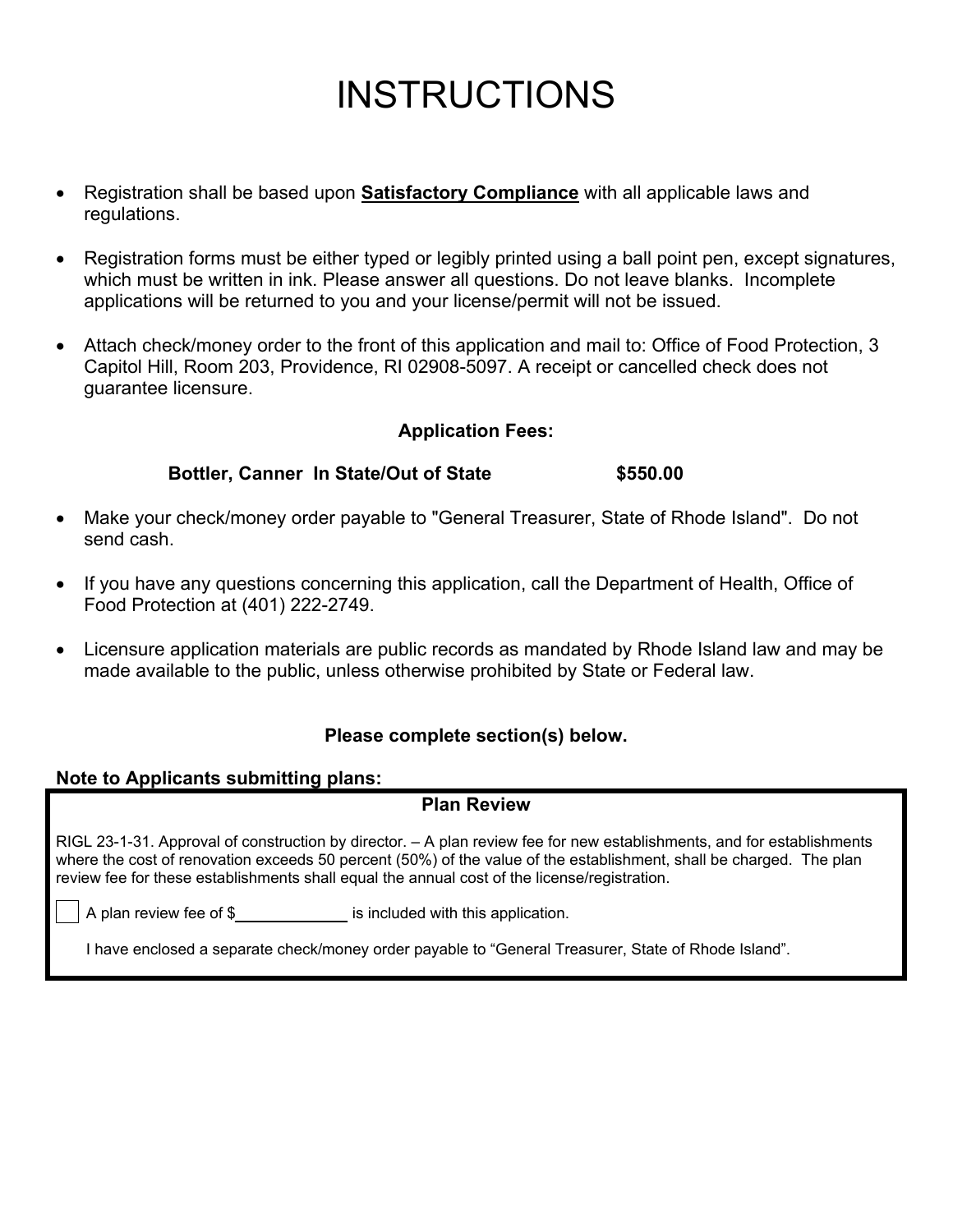

#### State of Rhode Island and Providence Plantations Department of Health Office of Food Protection

|                                                                                                                                                                                                                           | <b>OTILLE OF FOUR FTUILE LUIT</b>                                                                                                                                                                                                                                        |  |
|---------------------------------------------------------------------------------------------------------------------------------------------------------------------------------------------------------------------------|--------------------------------------------------------------------------------------------------------------------------------------------------------------------------------------------------------------------------------------------------------------------------|--|
| <b>Facility Name:</b><br>Please provide the name of<br>the facility (as known to the<br>public) for which you are<br>applying for this license.                                                                           |                                                                                                                                                                                                                                                                          |  |
| <b>Facility Contact Person:</b><br>Please provide the name<br>and telephone number of a<br>person we can contact<br>concerning this facility.                                                                             | Name:<br><u> Andreas Andreas Andreas Andreas Andreas Andreas Andreas Andreas Andreas Andreas Andreas Andreas Andreas Andr</u><br>Phone Number:<br>$\left(\begin{array}{cc} 0 & 1 \end{array}\right)$                                                                     |  |
| <b>Facility Mailing</b><br>Information:<br>Please provide the mailing<br>information for all<br>communication regarding<br>this license.<br>(Not published on<br><b>HEALTH</b> website).                                  | Email Address: University of the Contract of the Contract of the Contract of the Contract of the Contract of the Contract of the Contract of the Contract of the Contract of the Contract of the Contract of the Contract of t                                           |  |
| <b>Facility Location</b><br>Information:<br>Please provide the location<br>information for this facility.<br>(Published on HEALTH<br>website)                                                                             | Fax:<br><u> 1989 - Johann Stein, marwolaethau a bhann an t-Amhair an t-Amhair an t-Amhair an t-Amhair an t-Amhair an t-A</u>                                                                                                                                             |  |
| <b>Ownership Type:</b><br>Please check ONE                                                                                                                                                                                | Corporation<br><b>Limited Liability Company</b><br><b>Governmental Entity</b><br>Sole Proprietorship<br>Limited Partnership<br>Partnership<br>Partner                                                                                                                    |  |
| <b>Ownership Information:</b><br>Please provide the<br>ownership information for<br>the Sole Proprietorship,<br>Partnership, Limited<br>Partnership, Corporation,<br>Limited Liability Company or<br>Governmental Entity. | LIST ONE ONLY - DO NOT SEND ATTACHMENTS<br>Name: Name: Name: Name: Name: Name: Name: Name: Name: Name: Name: Name: Name: Name: Name: Name: Name: Name: Name: Name: Name: Name: Name: Name: Name: Name: Name: Name: Name: Name: Name: Name: Name: Name: Name: Name: Name: |  |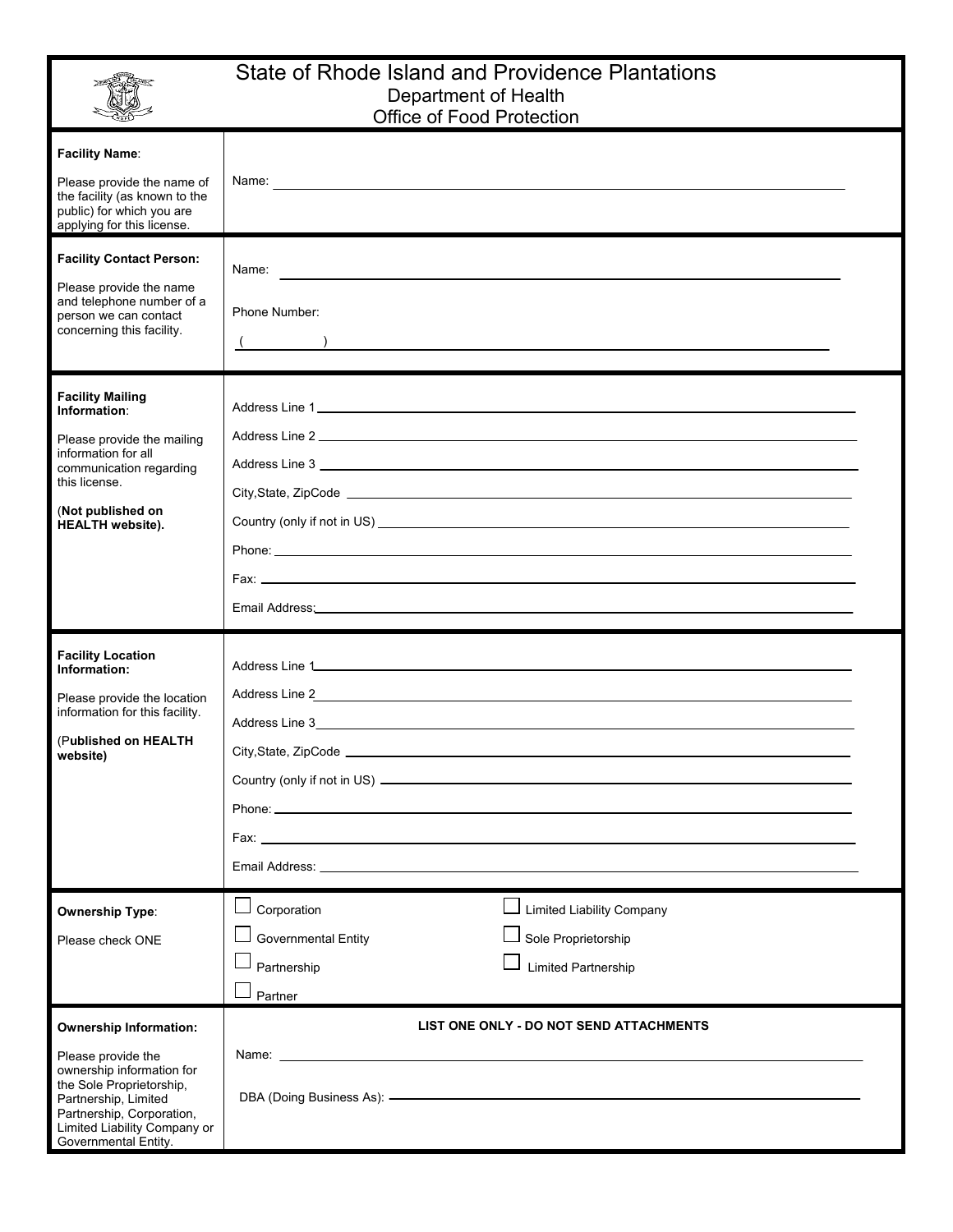| <b>Ownership Address</b><br>Information:<br>Please provide the address<br>and telephone number(s) of<br>the Sole Proprietorship,<br>Partnership, Limited<br>Partnership, Corporation,<br>Limited Liability Company or<br>Governmental Entity. | Address Line 2 - The Commission of the Commission of the Commission of the Commission of the Commission of the Commission of the Commission of the Commission of the Commission of the Commission of the Commission of the Com<br>Address Line 3 <b>Contract Contract Contract Contract Contract Contract Contract Contract Contract Contract Contract Contract Contract Contract Contract Contract Contract Contract Contract Contract Contract Contract Contract</b><br>City, State, Zipcode – City, State, Zipcode – City, State, Zipcode – City, State, Zipcode – City, State, Zipcode – City, State, Zipcode – City, State, Zipcode – City, State, Zipcode – City, State, Zipcode – City, State, Zi<br>Fax: -                |                                        |  |
|-----------------------------------------------------------------------------------------------------------------------------------------------------------------------------------------------------------------------------------------------|-----------------------------------------------------------------------------------------------------------------------------------------------------------------------------------------------------------------------------------------------------------------------------------------------------------------------------------------------------------------------------------------------------------------------------------------------------------------------------------------------------------------------------------------------------------------------------------------------------------------------------------------------------------------------------------------------------------------------------------|----------------------------------------|--|
| <b>Water Supply:</b>                                                                                                                                                                                                                          | Does this establishment receive all or a portion of its water supply from an on-site well?<br>Yes<br>No                                                                                                                                                                                                                                                                                                                                                                                                                                                                                                                                                                                                                           |                                        |  |
| Sewage System:                                                                                                                                                                                                                                | Is this establishment serviced by a private sewage system (e.g. septic system)?<br>Yes<br><b>No</b>                                                                                                                                                                                                                                                                                                                                                                                                                                                                                                                                                                                                                               |                                        |  |
| <b>Employees:</b><br><b>Please indicate the</b><br>number and types of<br>employees.                                                                                                                                                          | Number of food handling employees:<br><u> and the contract of the contract of the contract of the contract of the contract of the contract of the contract of the contract of the contract of the contract of the contract of the </u>                                                                                                                                                                                                                                                                                                                                                                                                                                                                                            |                                        |  |
| <b>Chain Information</b>                                                                                                                                                                                                                      | Is this facility part of a chain operation?<br>Yes<br><b>No</b>                                                                                                                                                                                                                                                                                                                                                                                                                                                                                                                                                                                                                                                                   |                                        |  |
| <b>Affidavit of Applicant</b><br>Read, sign, and date this<br>affidavit.                                                                                                                                                                      | <b>AFFIDAVIT AND SIGNATURE</b><br><b>This Application Must be Signed</b>                                                                                                                                                                                                                                                                                                                                                                                                                                                                                                                                                                                                                                                          |                                        |  |
|                                                                                                                                                                                                                                               | I have read carefully the questions in the foregoing application and have<br>answered them completely, without reservations of any kind, and I declare<br>under penalty of perjury that my answers and all statements made by me<br>herein are true and correct. Should I furnish any false information in this<br>application, I hereby agree that such act shall constitute cause for denial,<br>suspension or revocation of this License in the State of Rhode Island.<br>I understand that this is a continuing application and that I have an<br>affirmative duty to inform the Rhode Island Department of Health of any<br>change in the answers to these questions after this application and this<br>Affidavit is signed. |                                        |  |
|                                                                                                                                                                                                                                               | <b>Signature of Authorized Person</b>                                                                                                                                                                                                                                                                                                                                                                                                                                                                                                                                                                                                                                                                                             | <b>Date of Signature</b><br>(MM/DD/YY) |  |
|                                                                                                                                                                                                                                               | <b>Printed Name of Authorized Person</b>                                                                                                                                                                                                                                                                                                                                                                                                                                                                                                                                                                                                                                                                                          |                                        |  |
|                                                                                                                                                                                                                                               | <b>Title of Authorized Person</b>                                                                                                                                                                                                                                                                                                                                                                                                                                                                                                                                                                                                                                                                                                 |                                        |  |